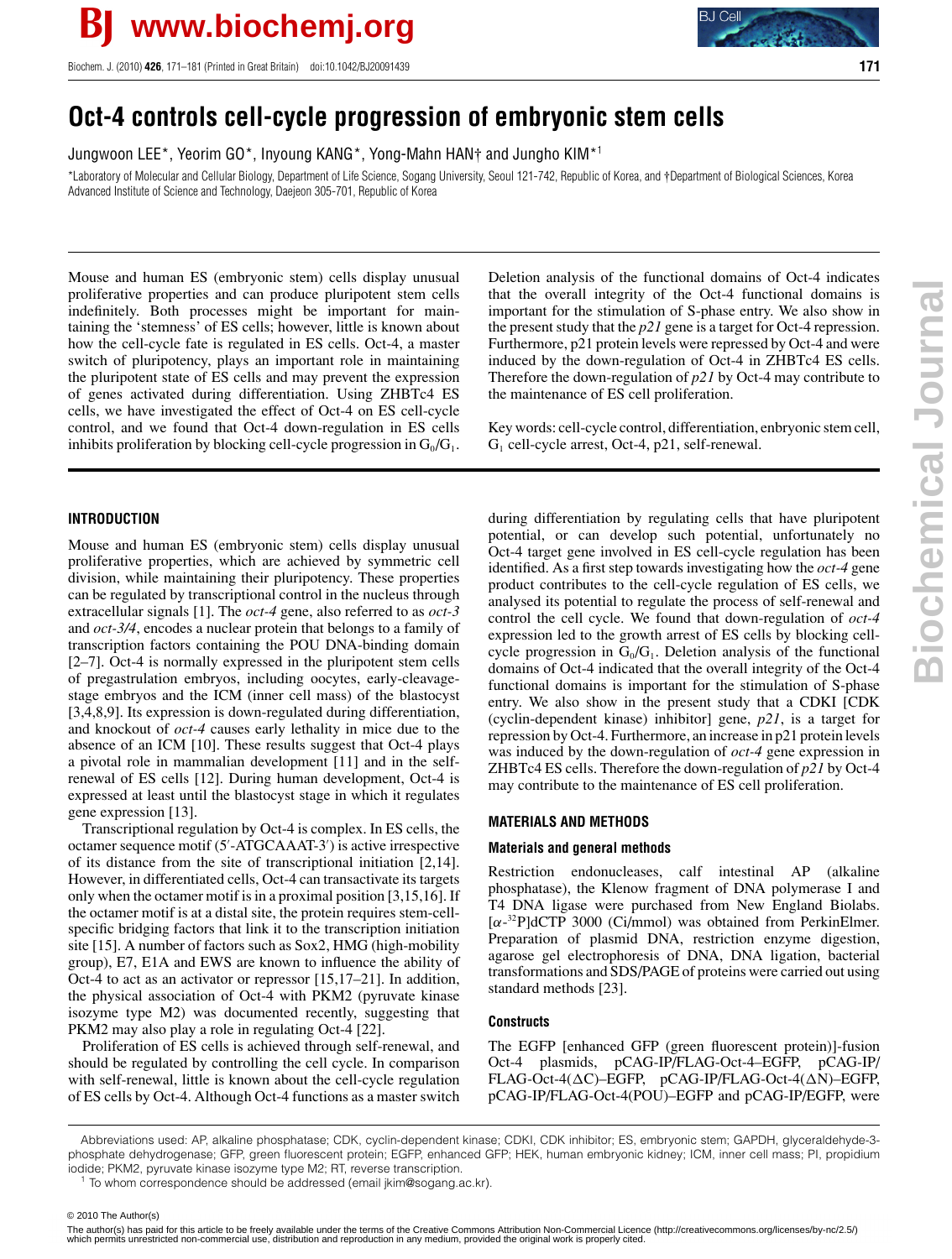generated through the following steps. For pCAG-IP/FLAG-Oct-4–EGFP, the Oct-4 cDNA was amplified from pcDNA3/Oct-4  $[17]$  using PCR with the primers 5'-Oct-4 (2) (5′- GATC<u>GGATCC</u>CGCTGGACACCTGGCTTC- $3'$ , a BamHI site is underlined) and  $3'$ -Oct-4 (352) (5'-GATC<u>GAATTC</u>GGTTTGAATGCATGGGAG-3', an EcoRI site is underlined), digested with BamHI and EcoRI, and cloned into the same site of pCMV-Tag2A (Stratagene) to generate pCMV-Tag2A-Oct-4. FLAG-tagged Oct-4 was amplified from pCMV-Tag2A-Oct-4 by PCR using the primers 5'-FLAG (5'-GATC<u>CTCGAG</u>ATGGATTACAAGGATGAC-3', a XhoI site is underlined) and 3'-Oct-4 (352), digested with XhoI and EcoRI, and cloned into the same sites of pEGFP-N1 (Takara Bio Company) to generate pEGFP-N1-FLAG-Oct-4. The plasmid pEGFP-N1-FLAG-Oct-4 was digested with XhoI and NotI and cloned into the same sites of the pCAG-IP vector. For pCAG-IP/FLAG-Oct-4( $\Delta$ C)–EGFP, the C-terminal truncated Oct-4 fragment was amplified from pcDNA3/Oct-4 using PCR with the primers  $5'$ -Oct-4 (2) and  $3'$ -Oct-4 (282) ( $5'$ -GATC<u>GAATTC</u>GACTTGATCTTTTGCCCT-3', an EcoRI site is underlined), digested with BamHI and EcoRI, and cloned into the same site of pCMV-Tag2A to generate pCMV-Tag2A-Oct- $4(\Delta C)$ . The FLAG-tagged Oct-4( $\Delta C$ ) was then amplified from  $pCMV$ -Tag2A-Oct-4( $\Delta C$ ) using PCR with the primers 5'-FLAG and 3'-Oct-4 (282), digested with XhoI and EcoRI, and cloned into the same sites of pEGFP-N1 to generate pEGFP-N1-FLAG-Oct-4( $\Delta$ C). The plasmid pEGFP-N1-FLAG-Oct-4( $\Delta$ C) was digested with XhoI and NotI, and cloned into the same sites of the pCAG-IP vector. For pCAG-IP/FLAG-Oct-4( $\Delta N$ )–EGFP, the N-terminal truncated Oct-4 fragment was amplified from pcDNA3/Oct-4 using the PCR using primers  $5'$ -Oct-4 (127) ( $5'$ -GATC<u>GGATCC</u>CGAGGAGTCCCAGGACAT-3', a BamHI site is underlined) and 3'-Oct-4 (352), digested with BamHI and EcoRI, and cloned into the same site of pCMV-Tag2A to generate pCMV-Tag2A-Oct-4( $\Delta N$ ). The FLAG-tagged Oct-4( $\Delta N$ ) was amplified from pCMV-Tag2A-Oct-4( $\Delta N$ ) using PCR with primers 5'-FLAG and 3'-Oct-4 (352), digested with XhoI and EcoRI, and cloned into the same sites of pEGFP-N1 to generate pEGFP-N1-FLAG-Oct-4( $\Delta$ N). The plasmid pEGFP-N1-FLAG-Oct-4( $\Delta N$ ) was digested with XhoI and NotI, and cloned into the same sites of the pCAG-IP vector. For the plasmid pCAG-IP/FLAG-Oct-4(POU)–EGFP, the Oct-4 POU fragment was amplified from pcDNA3/Oct-4 by PCR using the primers 5'-Oct-4 (127) and 3'-Oct-4 (282), digested with BamHI and EcoRI, and cloned into the same site of pCMV-Tag2A to generate pCMV-Tag2A-Oct-4(POU). FLAG-tagged Oct-4(POU) was amplified from pCMV-Tag2A-Oct-4(POU) by PCR using the primers 5'-FLAG and 3'-Oct-4 (282), digested with XhoI and EcoRI, and cloned into the same sites of pEGFP-N1 to generate pEGFP-N1-FLAG-Oct-4(POU). The plasmid pEGFP-N1-FLAG-Oct-4(POU) was digested with XhoI and NotI, and cloned into the same sites of pCAG-IP vector. The description of plasmid pCAG-IP/EGFP has been described previously [24].

To generate pcDNA3/p21, full-length *p21* cDNA was amplified from IRAV-6A9 by PCR using the primer 5'p21 (1) (5'-GATC<u>CTCGAG</u>ATGTCCAATCCTGGTGAT-3', an XhoI site is underlined) and primer  $3'-p21$  (159) (5'-GATC<u>GCGGCCGC</u>TCAGGGTTTTCTCTTGCA-3', a NotI site is underlined), digested with XhoI and NotI, and cloned into the same sites of pCAG-IP vector to generate pCAG-IP/p21. The plasmid pCAG-IP/p21 was digested with XhoI, blunted with Klenow fragment, and redigested with NotI. The excised fragment was ligated into the EcoRV and NotI sites of pcDNA3 (Invitrogen) to generate pcDNA3/p21.

# **Cell culture, cell growth curve and population-doubling time**

ZHBTc4 ES cells were grown as described previously [24,25]. HEK (human embryonic kidney)-293T cells were maintained in DMEM (Dulbecco's modified Eagle's medium) with 10% heat inactivated fetal calf serum (Gibco-BRL), 100 units/ml penicillin and  $100 \mu g/ml$  streptomycin. An equal number of ZHBTc4 cells ( $1 \times 10^5$  cells) were plated in duplicate in 0.2% gelatinecoated 60-mm dishes and cultured with or without doxycycline  $(1 \mu g/ml)$ . Cells were harvested at days 1, 2 and 3 after plating. The total number of cells was counted in each individual plate with a haemocytometer, and the mean was calculated. The populationdoubling time was estimated by the linear regression between log cell number and culture time.

# **Western blot analysis**

Western blot analysis was performed using anti-Oct-4 (C-10; Santa Cruz Biotechnology), anti-GAPDH (glyceraldehyde-3 phosphate dehydrogenase, V-18; Santa Cruz Biotechnology), anti-p21 (F5; Santa Cruz Biotechnology), anti-p53 (CM5; Novocastra Immunohistochemistry) or anti-actin (I-19; Santa Cruz Biotechnology) antibodies, and reactive bands were detected by chemiluminescence using the Western Lightening system (PerkinElmer Life Sciences).

# **Cell-cycle analysis**

ZHBTc4 ES cells were harvested at 72 h after doxycycline treatment, washed twice in PBS, and were fixed in 70% ethanol at −20 *◦*C for 20 min. After a further two washes in PBS, the fixed cells were resuspended in PBS containing  $100 \mu g/ml$  RNase A and incubated at 37 *◦*C for 30 min. The cells were stained with PI (propidium iodide) solution  $(33 \mu g/ml)$  PI containing  $10\%$ Nonidet P40) for 30 min. They were then analysed by flow cytometry (FACSCalibur; BD Biosciences).

# **Establishment of the ZHBTc4 ES cell line expressing Oct-4 truncation mutants**

ZHBTc4 ES cell lines stably expressing Oct-4 truncation mutants were established as described previously [26]. Briefly, to generate stably expressing ES cell lines, pCAG-IP/EGFP, pCAG-IP/FLAG-Oct-4–EGFP, pCAG-IP/FLAG–Oct- $4(\Delta C)$ –EGFP, pCAG-IP/FLAG-Oct- $4(\Delta N)$ –EGFP and pCAG-IP/FLAG-Oct-4(POU)–EGFP were linearized with PvuI and 6  $\mu$ g of each was transfected into ZHBTc4 ES cells  $(1 \times 10^7)$ using a MicroPorator (Digital Bio Technology). At 48 h postelectroporation, puromycin (Sigma) was added to a final concentration of  $1 \mu g/ml$  to select clones carrying stably integrated plasmid DNA. After selection of transfected ZHBTc4 cells, monoclonal cell lines were isolated by picking individual puromycin-resistant colonies.

# **AP staining, immunocytochemistry and RT (reverse transcription)–PCR**

AP was stained with an AP staining kit (Sigma) as described previously [24]. For immunocytochemistry, ZHBTc4 ES cells expressing Oct-4 deletion mutants were washed in PBS, fixed for 30 min at 37 *◦* C with 3.7% paraformaldehyde solution (3.7% formaldehyde and 0.18% Triton X-100), and stained with the following antibodies: anti-SSEA-1 (480; Santa Cruz Biotechnology), anti-Nanog (ab21603; Abcam) or anti-Sox-2 (Y-17; Santa Cruz Biotechnology). After washing with PBS, the plates or slides were incubated with TRITC

<sup>© 2010</sup> The Author(s)<br>The author(s) has paid for this article to be freely available under the terms of the Creative Commons Attribution Non-Commercial Licence (http://creativecommons.org/licenses/by-nc/2.5/) which permits unrestricted non-commercial use, distribution and reproduction in any medium, provided the original work is properly cited.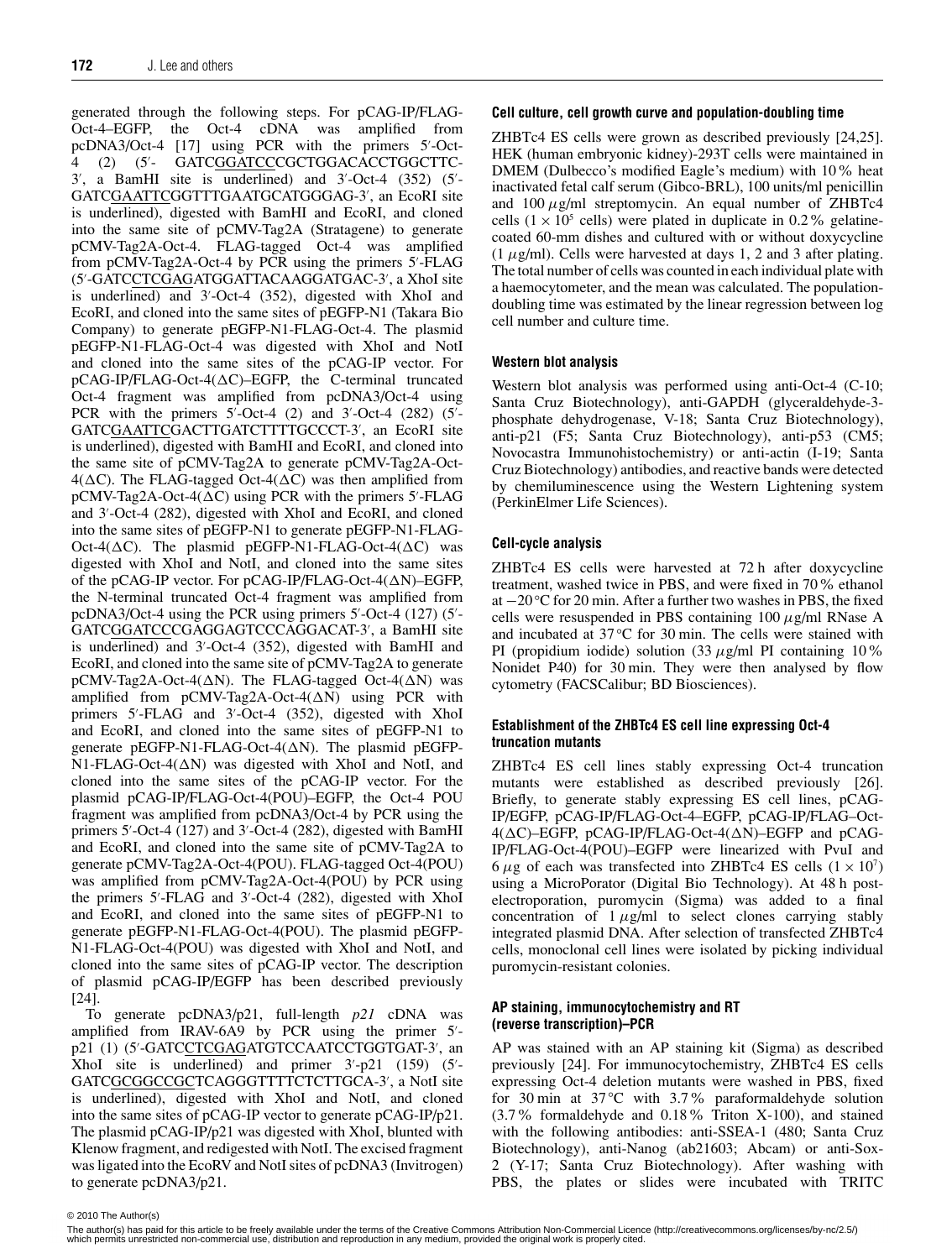(tetramethylrhodamine β-isothiocyanate)-conjugated secondary antibody (Sigma). Fluorescence was detected with a fluorescence microscope (IX71; Olympus) equipped with a DP71 digital camera (Olympus).

Total RNA was prepared from ZHBTc4 ES cells expressing Oct-4 deletion mutants using an RNeasy mini kit (Qiagen) with on-column DNase treatment, and mRNA was purified with an Oligodex-dT mRNA mini kit (Qiagen) followed by cDNA synthesis using a Superscript first-strand synthesis system for RT–PCR (Invitrogen), according to the manufacturer's instructions. RT–PCRs for the Oct-4 downstream target genes and differentiation marker genes were performed with gene-specific primer sets as described previously [12,24].

#### **Northern blot analysis**

For Northern blotting, total cellular RNAs were prepared using TRIzol® reagent (Invitogen) and aliquots (10  $\mu$ g/lane) were separated on 1.5% agarose/formaldehyde gels. RNA was transferred on to Hybond nylon membranes (Amersham Biosciences) and cross-linked to the membrane in a GS Gene Linker UV Chamber (Bio-Rad). The EcoRI- and NotI (0.48 kb) digested DNA fragments from mouse *p21* cDNA were gel purified and labelled with 32P using a Prime-It II Random Primer Labeling kit (Stratagene). Hybridizations were carried out overnight using the radiolabelled probe in ExpressHyb Solution (Clontech) at 68 *◦*C. The blots were washed twice at 68 *◦*C with 2 × SSC buffer  $(1 \times SSC$  is 0.15 M NaCl/0.0015 M sodium citrate)/0.1% SDS and radiolabelled bands were visualized by autoradiography.

### **Reporter gene assays**

ZHBTc4 or HEK-293T cells were transiently transfected with plasmids by electroporation using a MicroPorator (Digital Bio Technology) or VivaMagic Reagent (Vivagen) according to the manufacturer's instructions. Luciferase assays were performed with the dual-luciferase assay system, in accordance with the manufacturer's protocol (Promega). *Renilla* luciferase activities were used to normalize the transfection efficiency.

### **RESULTS**

# **Oct-4 down-regulation inhibits ES cell proliferation**

ES cells have remarkable abilities for self-renewal and can produce pluripotent daughter cells indefinitely [27]. Both processes might be important for maintaining the stemness of ES cells; however, little is known about the regulation of the cellcycle fate in ES cells. To investigate the molecular mechanisms involved in ES cell proliferation, we studied the effect of Oct-4, a key regulator of pluripotency, on ES cell-cycle control using ZHBTc4 ES cells. These ES cells have both endogenous alleles of *oct-4* inactivated by gene targeting and contain the Tet (tetracycline)-off *oct-4* regulatory system [12]. The cells were colonized and grown like normal undifferentiated ES cells under the maintenance of Oct-4 transgene expression (Figure 1A, upper panels); however, upon treatment with doxycycline, a tetracycline analogue, as previously reported [12,24], definite morphological changes towards differentiation occurred as time elapsed. The cells flattened out and acquired enlarged nuclei and cytoplasm 3 days after treatment with doxycycline (Figure 1A, lower panels).

To determine whether the down-regulation of Oct-4 gene expression could alter ES cell growth kinetics, the ZHBTc4 ES cells were cultured in the absence (−Dox) or presence  $( +$  Dox) of doxycycline. The growth property of ZHBTc4 ES cells with inhibited Oct-4 expression was markedly different from those expressing Oct-4. The doubling time of ZHBTc4 ES cells, cultured in the presence of doxycycline, was increased from 11.95 h (the doubling time of ZHBTc4 ES cells cultured in the absence of doxycycline) to 24.75 h, which indicated that downregulation of Oct-4 in ES cells significantly altered ES cell growth (Figure 1B).

The addition of doxycycline to ZHBTc4 ES cells resulted in the rapid repression of Oct-4 transgene expression, as determined by Western blotting of total cell extracts (Figure 1C, upper panel). Expression of the Oct-4 transgene in ZHBTc4 ES cells can be completely turned off within 24 h. Approximately equal amounts of total protein were examined for each of the cell extracts (Figure 1C, lower panel).

Inhibition of proliferation is typically associated with cellcycle arrest. To investigate this possibility, ZHBTc4 ES cells were cultured in the absence  $(-Dox)$  or presence  $(+Dox)$  of doxycycline for 72 h. The DNA contents were then analysed by PI staining and flow cytometry. The down-regulation of Oct-4 expression induced a substantial accumulation of ES cells in the  $G_0/G_1$ -phase of the cell cycle (Figure 1D, right-hand panel), when compared with control ES cells (Figure 1D, left-hand panel). Down-regulation of Oct-4 led to a 43% increase (from 35.7% to 51.1%) in the number of ES cells in the  $G_0/G_1$ -phase of the cell cycle. We found that Oct-4 down-regulation reduced the S-phase population by 30% (from 43.1% to 30.1%). Thus Oct-4 downregulation in ES cells inhibits cellular proliferation by blocking cell-cycle progression in  $G_0/G_1$ .

# **The overall integrity of the Oct-4 functional domains is necessary to achieve its full potential for self-renewal potential**

Oct-4 contains N-terminal and C-terminal transactivation domains, as well as a POU DNA-binding domain [28]. To define the critical region(s) within Oct-4 that are required for ES cell self-renewal, the pCAG-IP/EGFP, pCAG-IP/FLAG-Oct-4–EGFP, pCAG-IP/FLAG-Oct-4( $\Delta$ C)–EGFP, pCAG-IP/FLAG-Oct-4(N)–EGFP and pCAG-IP/FLAG-Oct-4(POU)–EGFP constructs (Figure 2A) were generated by the PCR method. We constructed plasmids expressing GFP fusions of the Oct-4 truncation mutants in order to monitor the expression of Oct-4 proteins. After selection of pCAG-IP/EGFP, pCAG-IP/FLAG-Oct-4–EGFP, pCAG-IP/Flag-Oct-4( $\Delta$ C)–EGFP, pCAG-IP/FLAG-Oct-4( $\Delta$ N)–EGFP or pCAG-IP/FLAG-Oct-4(POU)–EGFP-transfected ZHBTc4 cells,  $3 \times 10^3$ stable transfectants were seeded on to 35-mm dishes containing  $1 \mu$ g/ml doxycycline to repress the tetracycline-repressible mouse Oct-4 transgene. The amounts of Oct-4 or Oct-4 deletion mutant proteins in the different clones were determined by Western blot analysis (Figure 2B). Although no Oct-4 protein could be detected in ZHBTc4 ES cells stably transfected with pCAG-IP/EGFP (Figure 2B, lane 1), the Oct-4 or Oct-4 truncation mutant proteins were expressed at similar levels in all clonally derived ES cell lines used in the present study (Figure 2B, lanes 2–5). Consistent with previous reports [12,24,25], the Oct-4 transfected ZHBTc4 ES cells were able to maintain their selfrenewal ability and stem-cell phenotype (Figure 2C, second panels). As a control, ZHBTc4 ES cells stably transfected with EGFP and cultured in the presence of doxycycline underwent differentiation (Figure 2C, top panels). The behaviour of the N-terminal domain and/or the C-terminal domain deletion mutants of Oct-4 were also investigated. Interestingly, the ZHBTc4 ES cells expressing FLAG-tagged Oct-4 $(\Delta C)$ –EGFP or

<sup>© 2010</sup> The Author(s)<br>The author(s) has paid for this article to be freely available under the terms of the Creative Commons Attribution Non-Commercial Licence (http://creativecommons.org/licenses/by-nc/2.5/) which permits unrestricted non-commercial use, distribution and reproduction in any medium, provided the original work is properly cited.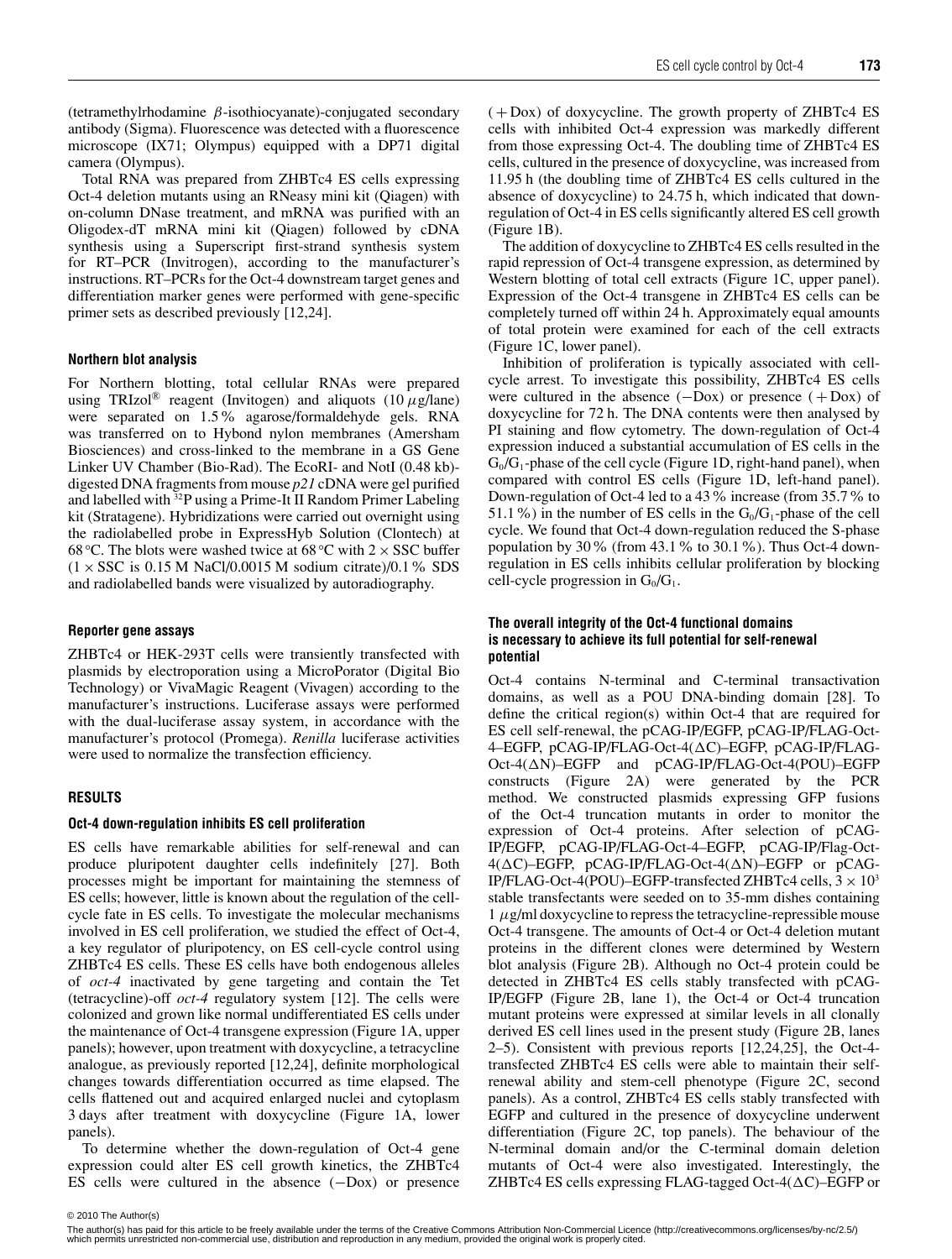

#### **Figure 1 Growth inhibition of ES cells by the down-regulation of Oct-4**

(A) Time-dependent effects of the down-regulation of Oct-4 on ES cell growth and colony morphology. ZHBTc4 ES cells  $(3 \times 10^3)$  were plated on to 0.2% gelatin-coated 35-mm dishes and treated without (labelled as -Dox) or with 1 μg/ml doxycycline (labelled as +Dox) for 5 days. Cells were monitored daily using an inverted phase-contrast microscope (IX71; Olympus). (**B**) Effects of Oct-4 down-regulation on the proliferation of ZHBTc4 ES cells. ZHBTc4 ES cells were seeded at  $1 \times 10^5$  cells per 0.2% gelatin-coated 60-mm dish and grown in ES cell medium supplemented with ( <sup>+</sup> Dox) or without (−Dox) doxycycline. Cells were counted at 24 h intervals with a haemocytometer for a total of 72 h. Values are means +− S.D. Three independent experiments were performed, all of which gave similar results. (C) Western blot analysis of Oct-4 down-regulation in ZHBTc4 ES cells following doxycycline treatment. ZHBTc4 ES cells were treated with 1  $\mu$ g/ml doxycycline and were extracted 0, 6, 12, 24, 36 and 48 h after doxycycline treatment. The extracted proteins were resolved by SDS/PAGE (12% gels), transferred on to a PVDF membrane, and immunoblotted with anti-Oct-4 antibody (C-10; Santa Cruz Biotechnology) (upper panel). The expression level of GAPDH was used as an internal control (bottom panel). (**D**) Effects of Oct-4 down-regulation on cell-cycle progression. The DNA contents of ZHBTc4 ES cells cultured in the absence (−Dox) or presence (+Dox) of doxycycline for 72 h were measured by fluorescence with PI staining. M1, M2 and M3 represent gating for G<sub>0</sub>/G<sub>1</sub>, S and G<sub>2</sub>/M populations respectively. Values given are means  $\pm$  S.D. Three independent experiments gave similar results. Ab, antibody; WB, Western blot.

FLAG-tagged Oct-4( $\Delta N$ )–EGFP proteins were able to maintain their self-renewal ability and stem-cell phenotype, but the sizes of the colonies were smaller than those of the ZHBTc4 ES cells expressing full-length Oct-4 (Figure 2C, third and fourth panels). When FLAG-tagged Oct-4(POU)–EGFP was stably introduced into ZHBTc4 ES cells, it failed to maintain stemcell renewal and underwent differentiation (Figure 2C, bottom panels).

# **The N-terminal and C-terminal domains of Oct-4 are important for stimulation of S-phase entry**

To investigate the functional region(s) of the Oct-4 protein required for the stimulation of ES cell proliferation, the inhibitory potential of ZHBTc4 ES cells expressing Oct-4 deletion mutants was analysed by cell counting. Deletion of the Oct-4 C-terminal domain [Oct-4( $\Delta C$ )–EGFP] produced a polypeptide with approx.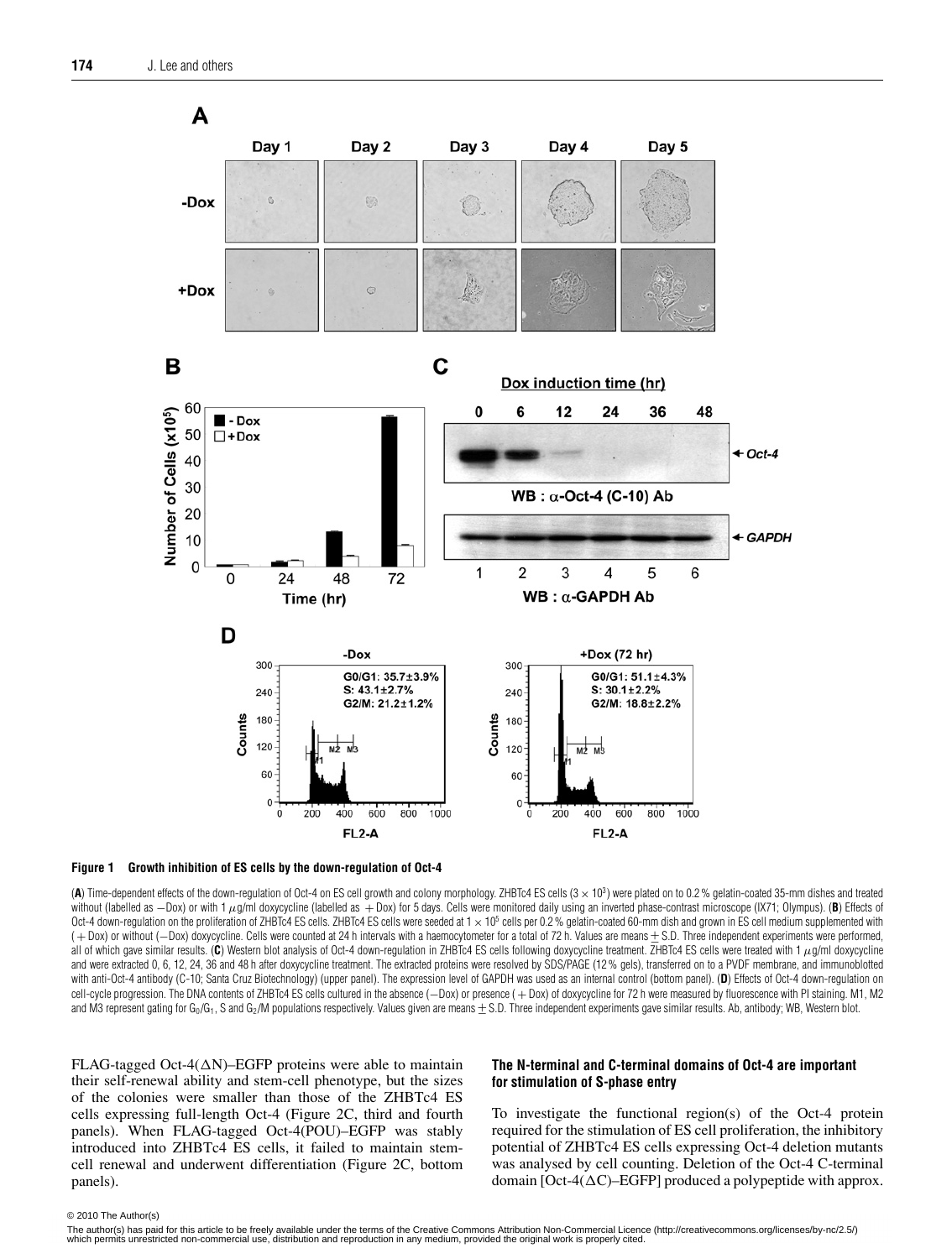

# **Figure 2 Different abilities of the Oct-4 deletion mutants to confer self-renewal**

(**A**) Schematic representation of the Oct-4–EGFP fusion construct and its derivatives with deleted domains. The functional domains located within Oct-4 are indicated as NTD (N-terminal domain), POU (POU DNA-binding domain) and CTD (C-terminal domain). (B) Immunoblot analysis of the expression of Oct-4 deletion mutants in stably transfected ZHBTc4 cells. ZHBTc4 ES cells were stably transfected with pCAG-IP/EGFP (labelled as EGFP; lane 1), pCAG-IP/FLAG-Oct-4-EGFP (Flag-Oct-4-EGFP; lane 2), pCAG-IP/FLAG-Oct-4( $\Delta$ C)-EGFP; [Flag-Oct-4( $\Delta$ C)-EGFP; lane 3], pCAG-IP/FLAG-Oct-4( $\Delta N$ )–EGFP [Flag-Oct-4( $\Delta N$ )–EGFP; lane 4] or pCAG-IP/FLAG-Oct-4(POU)–EGFP [Flag-Oct-4(POU)–EGFP; lane 5], and total cell lysates were fractionated by SDS/PAGE (12 % gels) and visualized by Western blotting with anti-FLAG (M2; Sigma) or anti-GAPDH (V-18; Santa Cruz Biotechnology) antibodies. The position of the prestained molecular-mass marker (New England Biolabs) is indicated to the left of the gel (molecular mass in kDa). (**C**) Self-renewal potentials of Oct-4 deletion mutants. ZHBTc4 ES cells stably transfected with pCAG-IP/EGFP (EGFP), pCAG-IP/FLAG-Oct-4-EGFP (Flag-Oct-4-EGFP), pCAG-IP/FLAG-Oct-4( $\Delta$ C)–EGFP [Flag-Oct-4( $\Delta$ C)-EGFP], pCAG-IP/FLAG-Oct-4( $\Delta$ N)-EGFP [Flag-Oct-4( $\Delta$ N)-EGFP [Flag-Oct-4( $\Delta$ N)-EGFP] or pCAG-IP/FLAG-Oct-4(POU)-EGFP [Flag-Oct-4(POU)-EGFP] were cultured in the presence of doxycycline. Phase-contrast (left-hand panels, grey colour) and fluorescence views (right-hand panels, green colour) are shown. Ab, antibody; WB, Western blot.

40% reduced ES cell proliferation ability relative to intact Oct-4 (Oct-4–EGFP) (Figure 3A). Deletion of amino acids from the N-terminus of Oct-4 [Oct-4( $\Delta N$ )–EGFP] further reduced the ES cell proliferation properties (by approx. 70%), whereas ZHBTc4 ES cells expressing Oct-4(POU)–EGFP failed to stimulate ES cell proliferation. Differences in ES cell proliferation potential among the various Oct-4 deletion mutants were not due to differences in protein amounts since Western blot analysis revealed equivalent amounts of protein produced from each construct (Figure 2B).

To investigate the cell-cycle distribution, the DNA content of ZHBTc4 ES cells expressing Oct-4 deletion mutants was analysed by PI staining and flow cytometry (Figures 3B–3F). Compared with ZHBTc4 ES cells expressing intact Oct-4 (Figure 3C),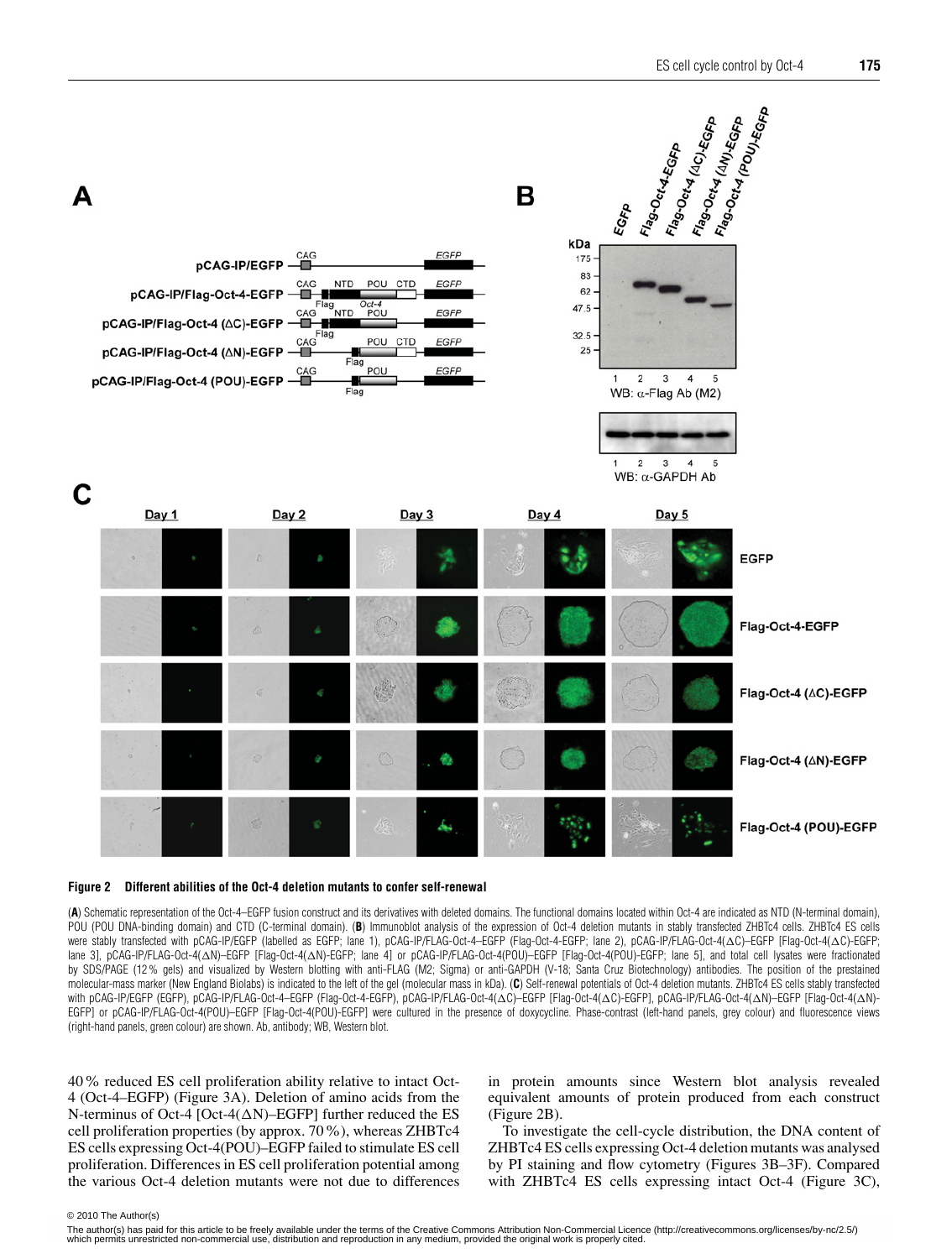



(A) Relative growth rate of ZHBTc4 ES cells expressing Oct-4 deletion mutants. Cells (3 × 10<sup>3</sup>) were plated on to 0.2 % gelatin-coated 35-mm dishes and counted at 5 days with a haemocytometer. Relative self-renewal ability values are shown to the right, with the value obtained by Oct-4 taken as 100%. Each bar represents the average values of two experiments. Three independent experiments gave similar results. (**B**–**F**) Effects of Oct-4 deletion mutants on ES cell-cycle progression. DNA contents of ZHBTc4 ES cells expressing EGFP (**B**), Oct-4–EGFP (**C**), Oct-4(C)–EGFP (**D**), Oct-4( $\Delta N$ )–EGFP (**E**) or Oct-4(POU)–EGFP (**F**) were measured by fluorescence with PI staining. M1, M2 and M3 represent gating for G<sub>0</sub>/G<sub>1</sub>, S and G<sub>2</sub>/M populations respectively. Values shown are means  $+ S.D.$  Three independent experiments gave similar results.

deletion of the N-terminal or C-terminal domain of Oct-4 expression reduced the number of cells in S-phase (Figures 3D and 3E). As can be seen in Figure 3(F), the deletion of both the N-terminal and C-terminal domains of Oct-4 [Oct-4(POU)– EGFP] resulted in a significant increase in the number of cells in the  $G_0/G_1$  fraction that was accompanied by a decrease in the number of S-phase cells, indicating the failure of ES cellcycle progression. We also performed the same experiments using different clones and obtained similar results (J. Lee and J. Kim, unpublished work). These results indicated that the overall integrity of Oct-4 is necessary for the full proliferation potential of ES cells.

# **Different abilities of Oct-4 deletion mutants to maintain the undifferentiated state**

The small colony size and reduced proliferation abilities of doxycycline-treated ZHBTc4 ES cells expressing Oct-4 N- or C-terminal deletion mutants (Figure 2C) suggested change or collapse to maintain the undifferentiated state of the ES cells. To verify this hypothesis, we examined known molecular markers of undifferentiated ES cells. To stain for AP activity (a marker for pluripotent cells of embryonic origin) [29], colonies were tested for staining the cells for AP. ZHBTc4 ES cells expressing FLAG-tagged Oct-4( $\Delta$ C)–EGFP or FLAG-tagged Oct-4( $\Delta$ N)– EGFP proteins contained AP activity (Figure 4A, panels e–h) comparable with that in ZHBTc4 ES cells expressing full-length Oct-4 (panels c and d). However, the clones expressing FLAG-Oct-4(POU)–EGFP (panels i and j) or EGFP alone (panels a and b) had lost this characteristic, which pointed to a failure to maintain the undifferentiated state.

We also examined other known molecular markers of undifferentiated ES cells, such as SSEA-1 [30], Nanog [31,32] and Sox2 [33]. Consistent with the results from staining for AP activity, ZHBTc4 ES cells expressing FLAG-tagged Oct-4( $\Delta$ C)– EGFP or FLAG-tagged Oct-4( $\Delta N$ )–EGFP proteins were positive

<sup>© 2010</sup> The Author(s)<br>The author(s) has paid for this article to be freely available under the terms of the Creative Commons Attribution Non-Commercial Licence (http://creativecommons.org/licenses/by-nc/2.5/) which permits unrestricted non-commercial use, distribution and reproduction in any medium, provided the original work is properly cited.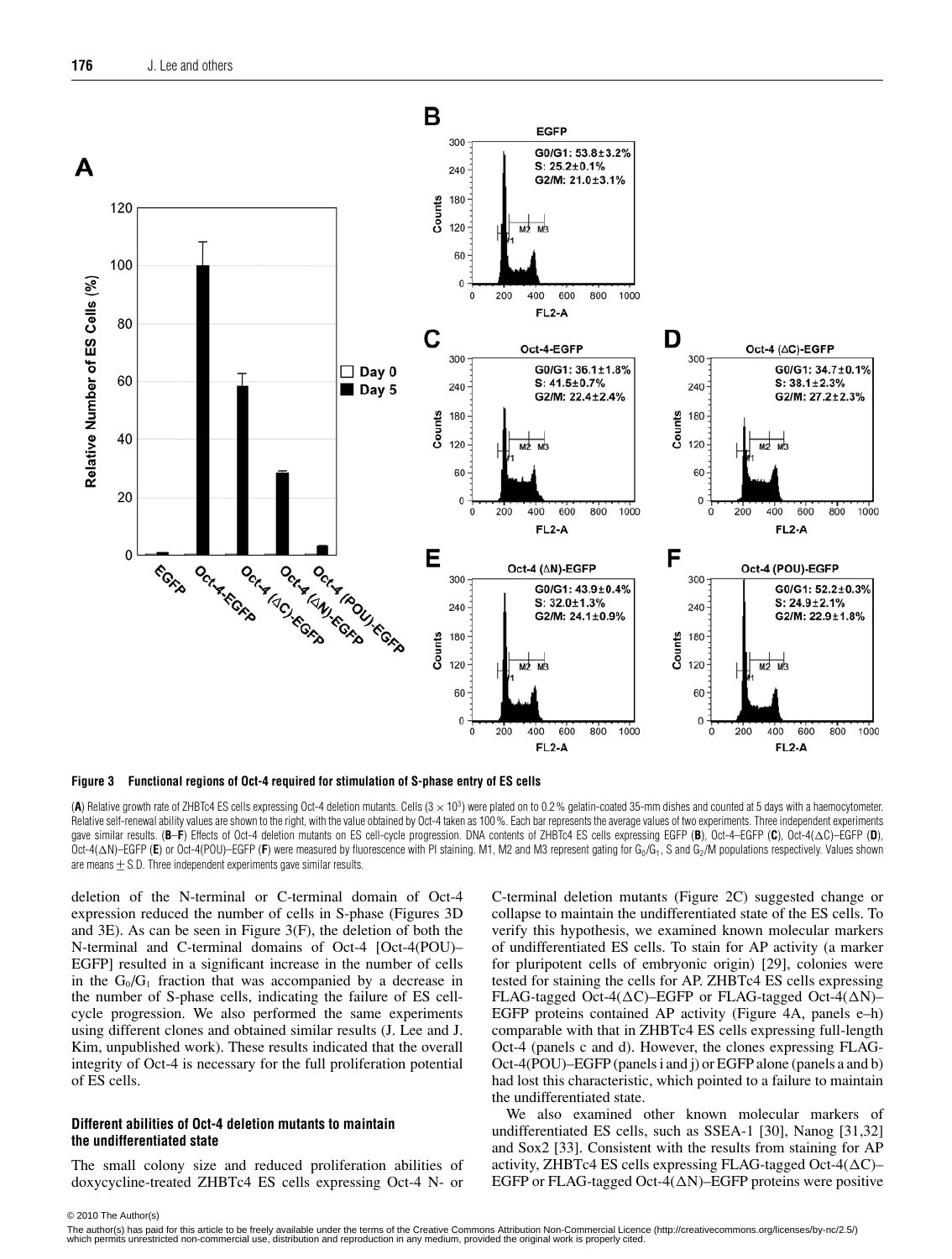

#### **Figure 4 Characterization of ZHBTc4 ES cells expressing Oct-4 deletion mutants**

(**A**) Expression of AP. AP activity was assessed in ZHBTc4 ES cells expressing Oct-4 deletion mutants. The expression vectors used in this experiment werethe same as those described in Figure 2(A). (**B**) Expression of SSEA-1. The expression of SSEA-1 in ZHBTc4 ES cells expressing Oct-4 deletion mutants was analysed with an anti-SSEA-1 antibody (480; Santa Cruz Biotechnology). The expression vectors used in this experiment were the same as those described in in Figure 2(A). (**C**) Expression of Nanog. The expression of Nanog in ZHBTc4 ES cells expressing Oct-4 deletion mutants was analysed with an anti-Nanog antibody (ab21603; Abcam). The expression vectors used in this experiment were the same as those described in Figure 2(A). (**D**) Expression of Sox2. The expression of Sox2 in ZHBTc4 ES cells expressing Oct-4 deletion mutants was analysed with an anti-Sox2 antibody (Y-17; Santa Cruz Biotechnology). The expression vectors used in this experiment were the same as those described in Figure 2(A). (**E**) Expression of Oct-4 downstream target genes and lineage-specific markers. RT–PCR analyses of *Fgf-4, Rex-1, Cdx-2* and *Hand-1* mRNAs were performed in ZHBTc4 ES cells expressing Oct-4 deletion mutants. Hprt was used as a control to qualify the RT–PCR results. Following amplification, an aliquot of each product was analysed by staining the gel with ethidium bromide. The ES cell lines from which the input RNAs used in the RT reactions were derived are shown above the panel. Three independent experiments gave similar results.

 $\overline{2}$ 3  $\overline{4}$ 5 Hpn

for immunostaining against SSEA-1 (Figure 4B, panels g–l), Nanog (Figure 4C, panels g–l) or Sox2 (Figure 4D, panels g–l), comparable with that seen in ZHBTc4 ES cells expressing fulllength Oct-4 (Figures 4B–4D, panels d–f). However, the clones expressing FLAG-Oct-4(POU)–EGFP (Figures 4B–4D, panels m–o) or EGFP alone (Figures 4B–4D, panels a–c) had lost these characteristics.

To investigate further the features of the ZHBTc4 ES cells expressing these mutants, we investigated the expression level of known Oct-4 downstream target genes such as *Fgf-4* [34] and *Rex-1* [35] by RT–PCR. As shown in Figure 4(E), the expression of the two Oct-4 downstream target genes was detected in tetracycline-treated ZHBTc4 ES cells stably transfected with FLAG-Oct-4–EGFP (lane 2), FLAG-Oct- $4(\Delta C)$ –EGFP (lane 3) or FLAG-Oct-4( $\Delta N$ )–EGFP (lane 4) cDNAs.

We also evaluated the expression of differentiated cell markers. As shown in Figure 4(E), the expression of *Cdx-2* mRNA, which is implicated in trophoblast differentiation [36], was detected in ZHBTc4 ES cells expressing vector (lane 1) or FLAG-Oct-4(POU)–EGFP (lane 5). Unexpectedly, the expression of *Cdx-2* mRNA was also detected in ZHBTc4 ES cells expressing FLAG-Oct-4( $\Delta C$ )–EGFP (lane 3) and FLAG-Oct-4( $\Delta N$ )–EGFP (lane 4), which were also positive for the undifferentiated markers. However, the *Cdx-2* gene was not detectable in ZHBTc4 ES cells expressing FLAG-tagged Oct-4 (lane 2). *Hand-1* mRNA, a marker of trophoblast differentiation [37], also appeared in ZHBTc4 ES cells expressing FLAG-Oct-4( $\Delta$ C)–EGFP (lane 3) and FLAG-Oct-4( $\Delta N$ )–EGFP (lane 4), indicating the induction of differentiation programmes. Taken together, these properties all suggested that ES cells, expressing full-length Oct-4, expanded normally and remained in an undifferentiated state, whereas Oct-4(POU)-expressing ES cells did not. Interestingly, the status of the Oct-4( $\Delta C$ )- or Oct-4( $\Delta N$ )-expressing ES cells seems to be intermediate between the undifferentiated and differentiated states.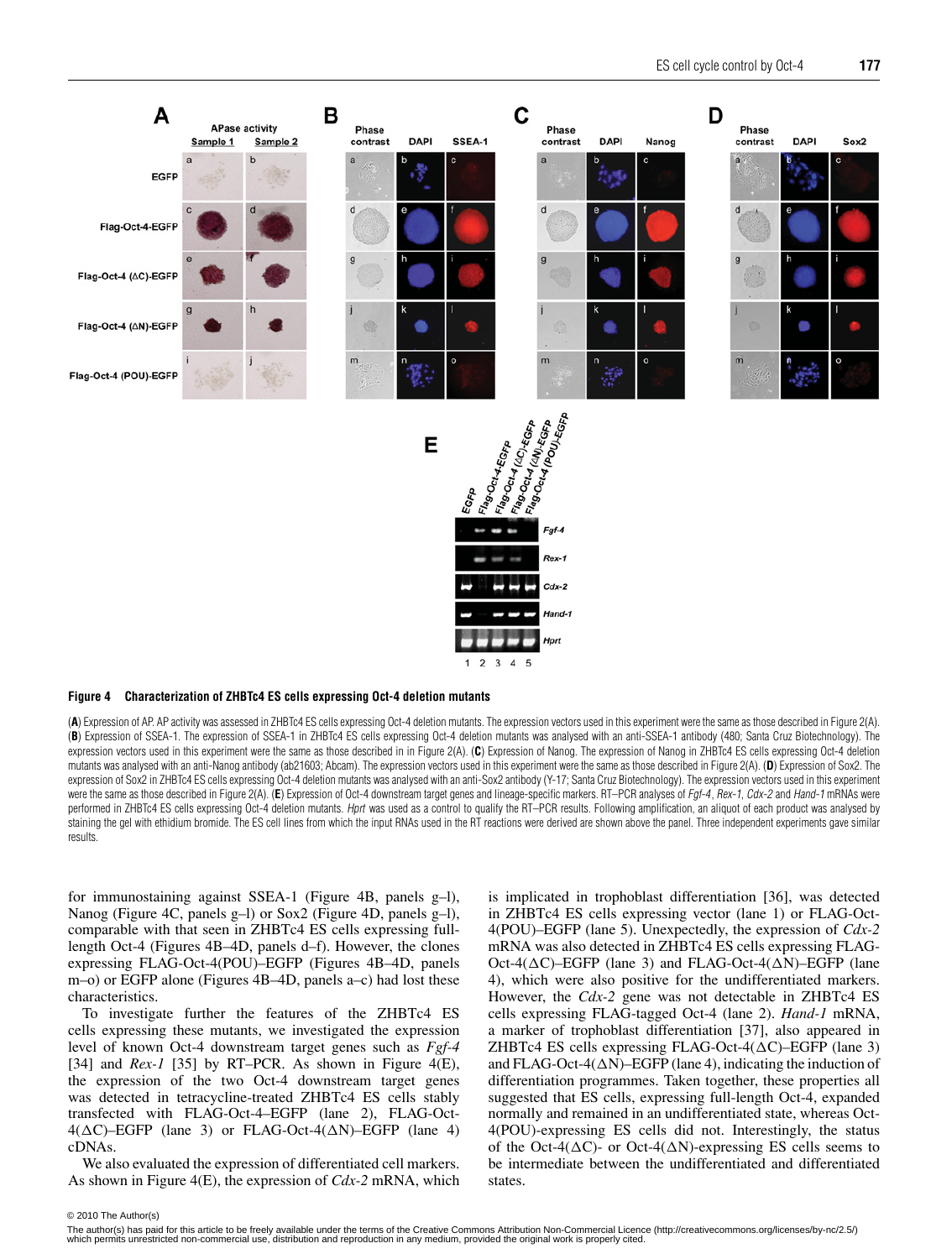

# **Figure 5 Up-regulation of p21 gene expression in ZHBTc4 ES cells down-regulating Oct-4**

(A) Northern blot analysis of p21 mRNA expression. ZHBTc4 ES cells were harvested for the preparation of total RNA at 0, 12, 24, 36 and 48 h following doxycycline treatment. Total RNA was fractionated on a 6% formaldehyde/1.5% agarose gel, transferred on to a nylon membrane, and probed with mouse p21 cDNA as described in the Materials and methods section (upper panel). The ethidium bromide staining of the agarose gel used for the Northern blotting is shown to demonstrate that equal amounts of total RNA were loaded into each lane (lower panel). Arrows indicate the position of migration of the respective RNAs. Three independent experiments gave similar results. (B) Western blot analysis of p21 expression. Total cell extracts were prepared from ZHBTc4 ES cells at 0, 12, 24, 36 and 48 h following doxycycline treatment. The extracts were resolved by SDS/PAGE (15 % gel), transferred on to a PVDF membrane, and immunoblotted with anti-p21 (F5; Santa Cruz Biotechnology), anti-p53 (CM5; Novocastra Immunohistochemistry) or anti-actin (I-19; Santa Cruz Biotechnology) antibodies. The positions of the prestained molecular-mass markers (New England Biolabs) are indicated to the left of the gel (molecular mass in kDa). Three independent experiments gave similar results. (**C**) Schematic representation of the reporter plasmid and Oct-4 expression vector. The p21 luciferase reporter plasmid contains a mouse genomic DNA sequence from nucleotides  $-3309$  to  $+12$ . The mouse p21 promoter is indicated by an open box and the luciferase gene is indicated by a solid box. The expression vector driving the production of mouse Oct-4 is also represented. (D) Transcriptional activation of the p21 promoter by down-regulation of Oct-4 in ZHBTc4 ES cells. ZHBTc4 ES cells were transfected with the p21 luciferase reporter plasmid and cultured in the absence (−Dox, lane 1) or presence ( + Dox, lane 2) of doxycycline. Firefly luciferase activity was normalized with Renilla luciferase activity to correct for transfection efficiencies. Each transfection was performed at least three times independently, and values are means  $±$  S.D. Fold-induction is relative to the empty vector. (**E**) Transcriptional repression of the *p21* promoter by Oct-4. Co-transfections of HEK-293T cells were performed with 0.25 μg of reporter plasmid and 0, 0.25, 0.5 or 1.0  $\mu$ g of pcDNA3/Oct-4 expression plasmid. Individual transfected DNAs were adjusted to contain equal amounts of total DNA by the addition of the empty expression vector pcDNA3. The average relative transactivation and standard error is presented, with the relative transactivation values obtained with pcDNA3/Oct-4 taken as 100 %. The values shown are taken from three independent experiments.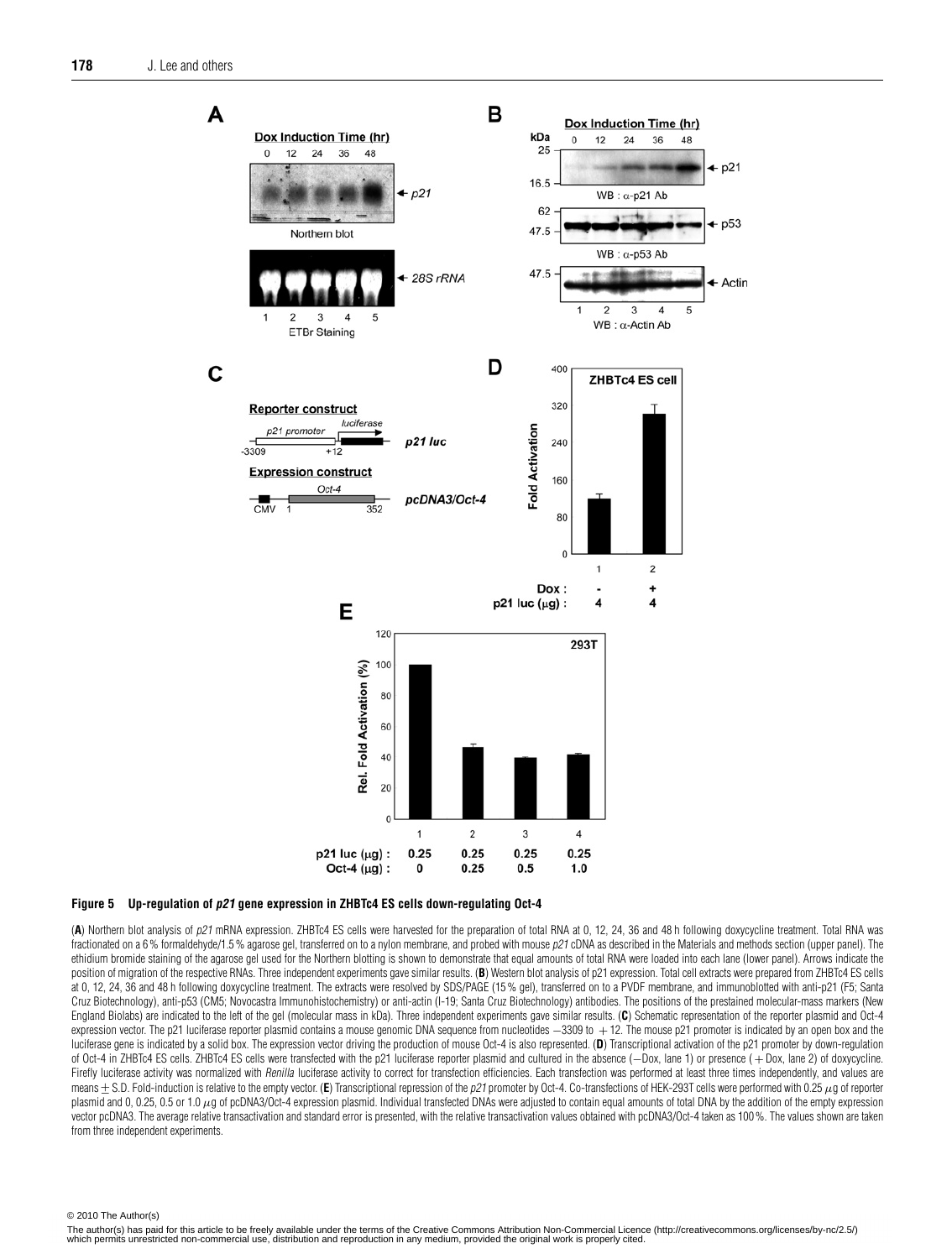### **Oct-4 down-regulation induces expression of p21 in ZHBTc4 ES cells**

It has been well-characterized that the  $G_1-S$  transition is mainly regulated by  $G_1$  regulatory molecules [38]. Among these regulatory molecules, p21 is a member of the universal CDKIs and plays several critical roles in the regulation of the  $G_1$ -S transition [39]. To investigate whether Oct-4 down-regulation results in elevated p21 levels in ES cells, we examined p21 levels in ZHBTc4 ES cells. In this system, the addition of doxycycline to the growth medium of ZHBTc4 ES cells resulted in the rapid repression of Oct-4 expression, as determined by Western blot analysis of total cell extracts (Figure 1C). To examine the effects of the down-regulation of Oct-4 expression on endogenous *p21* gene expression, Northern blot analysis was performed with total RNA, isolated from these cells in the presence of doxycycline. The results revealed that *p21* transcript levels were increased upon down-regulation of *oct-4* expression (Figure 5A). We also investigated the induction of p21 protein when Oct-4 expression was down-regulated. Western blot analysis showed almost no signal for p21 protein when Oct-4 is expressed normally (Figure 5B, lane 1). However, down-regulation of Oct-4 induced p21 protein expression, and a strong induction of p21 was observed at 48 h after the addition of the doxycycline (Figure 5B). It has been well demonstrated that p21 expression is regulated at the transcriptional level by both p53-dependent and -independent mechanisms [40]; therefore we decided to investigate the levels of p53 protein in ZHBTc4 ES cells. The analysis of ES cell extracts by immunoblotting, carried out at various time intervals, demonstrated that the level of p53 protein was slightly downregulated by Oct-4 down-regulation (Figure 5B, middle panel).

To demonstrate whether the *p21* promoter could mediate a transcriptional response to Oct-4, the *p21* promoter region was cloned upstream of the firefly luciferase reporter gene (Figure 5C). A CMV (cytomegalovirus)-based expression vector driving the production of Oct-4 was also generated. ZHBTc4 ES cells were transfected with the p21–luciferase reporter plasmid and cultured for 48 h in the absence (Figure 5D, lane 1) or presence (lane 2) of doxycycline. The introduction of p21–luciferase into ZHBTc4 ES cells, cultured in the absence of doxycycline, activated reporter gene transcription 118-fold. However, in the absence of Oct-4  $(+$  Dox), reporter gene activity was increased up to 301-fold, indicating that the down-regulation of Oct-4 in ES cells causes an increases in *p21* gene expression. To investigate Oct-4-mediated inhibition of *p21* gene expression further, reporter and expression vectors were then introduced into HEK-293T cells and assayed for the induction of luciferase activity. The introduction of increasing amounts of pcDNA3/Oct-4 to a transfection containing fixed amounts of p21–luciferase reporter plasmid led to a reduction in luciferase activity (Figure 5E). These results suggested that Oct-4 might repress *p21* promoter activity.

# **DISCUSSION**

The mechanisms by which the ES cell cycle is controlled and sustained remain obscure. It is well known that Oct-4 is an essential transcriptional regulator of genes involved in maintaining the undifferentiated pluripotent state of ES cells, but little has been established as to whether the ES cell-cycle fate is regulated by this protein. In the present study, we have characterized the effect of Oct-4 on ES cell-cycle control using ZHBTc4 ES cells. Previous studies have shown that the length of  $G_1$ -phase in ES cells is much shorter than in somatic cells [41– 43], and in the present study we found that Oct-4 down-regulation in ES cells inhibits cellular proliferation by blocking cell-cycle progression in  $G_0/G_1$ . Deletion analysis of the functional domains of Oct-4 indicated that both the N-terminal and C-terminal transactivation domains of Oct-4 are important for the stimulation of S-phase entry. In addition, we also showed in the present study that the *p21* gene is a target for repression by Oct-4 in ZHBTc4 ES cells. Our findings demonstrate that the down-regulation of *p21* by Oct-4 may contribute to the maintenance of ES cell proliferation.

Oct-4 is a central mediator of the undifferentiated pluripotent state of ES cells. It was previously reported that maintaining Oct-4 activity within a certain range appears to be critical for stem cell self-renewal, with any increase or decrease triggering differentiation to endoderm/mesoderm or trophectoderm respectively [12]. Although Oct-4 possesses two separate transactivation domains, Oct-4 deletion mutants lacking either the N-terminal domain or the C-terminal domain are able to maintain the stem cell phenotype [25]. Consistent with this result, ZHBTc4 ES cells expressing FLAG-tagged Oct-4( $\Delta$ C)–EGFP or FLAG-tagged Oct-4( $\Delta N$ )–EGFP proteins were positive for undifferentiated stem cell markers, such as AP, SSEA-1, Nanog, Sox2, Fgf-4 and Rex-1 (Figure 4). However, these ES cells showed smaller colony sizes and were also positive for the expression of markers of differentiated cells, indicating that neither the N-terminal nor the C-terminal domain deletion mutant of the Oct-4 protein is sufficient to maintain the stem cell phenotype. ES cells expressing Oct-4 deletion mutants lacking either the N-terminus or the C-terminus were positive both for the undifferentiated stem cell markers and for markers of differentiated cells (Figure 4). It would be interesting, therefore, to see whether such ES cells are capable of long-term self-renewal and are pluripotent *in vitro* and *in vivo*.

Cell-cycle progression is controlled by the CDKs, and p21 is a CDKI that inhibits  $G_1$  CDK–cyclin complexes [44–46]. In the present study, the down-regulation of Oct-4 in ES cells induced *p21* to a remarkable degree (Figure 5), in a time-dependent manner, both at the mRNA and protein levels. It is well known that p21 expression is regulated largely at the transcriptional level by a p53-dependent mechanism at the transcriptional level [46], which suggests that Oct-4 may regulate *p21* expression through the *p53* tumour suppressor gene. However, although ZHBTc4 ES cells did express p53, the down-regulation of Oct-4 did not significantly change p53 protein levels (Figure 5B). Having demonstrated that *p21* expression is down-regulated by Oct-4 in ES cells, we attempted to determine whether this resulted from a direct effect of Oct-4 with regulatory element(s) in *p21*. As shown in Figure 5, the down-regulation of Oct-4 in ES cells increased *p21* promoter activity (Figure 5D) and the introduction of increasing amounts of Oct-4 led to a reduction in *p21* promoter activity (up to 40% of promoter activity) in differentiated cells (HEK-293T cell line; Figure 5E), suggesting that Oct-4 directly represses *p21* promoter activity. However, *p21* expression can also be regulated post-translationally by both ubiquitin-dependent and -independent proteasome-mediated degradation [47–49]. Thus it would be interesting to determine whether Oct-4 is able to control p21 stability in ES cells and induce pluripotent stem (iPS) cells.

The expression of Oct-4 in doxycyclin-treated ZHBTc4 ES cells led to a consistent increase in the number of cells in S-phase, an effect that was not observed following the expression of EGFP (Figure 3). Consistent with these results, the downregulation of Oct-4 in ES cells also led to an increase in the number of cells in  $G_0/G_1$ -phase (Figure 1D). To clarify the contribution of the different functional domains of the Oct-4 protein to ES cell-cycle progression, we generated ES cell lines carrying functional domain deletion mutants of Oct-4 (Figure 2A). Deletion of the N-terminal or C-terminal

<sup>© 2010</sup> The Author(s)<br>The author(s) has paid for this article to be freely available under the terms of the Creative Commons Attribution Non-Commercial Licence (http://creativecommons.org/licenses/by-nc/2.5/) which permits unrestricted non-commercial use, distribution and reproduction in any medium, provided the original work is properly cited.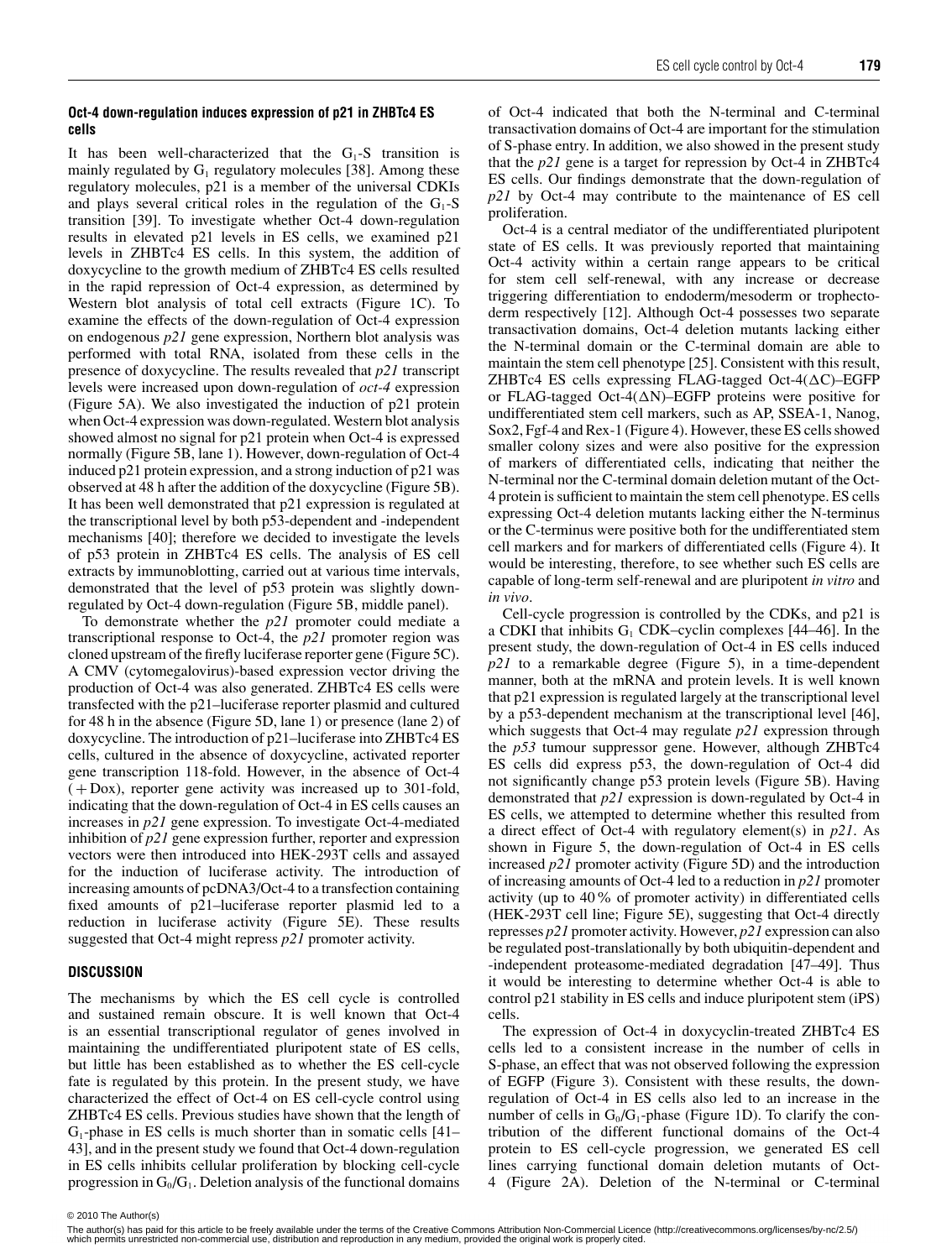domain of Oct-4 reduced the number of cells in S-phase (Figure 3), indicating that the overall integrity of Oct-4 is required for its ability to stimulate cell-cycle progression in ES cells.

In conclusion, it is likely that Oct-4 contributes towards maintaining cells in an undifferentiated, pluripotent or totipotent state in two ways: (i) by activating certain key genes and (ii) by silencing others. The findings of the present study provide additional evidence that Oct-4 plays a key role in regulating the ES cell cycle positively, as well as maintaining ES cell pluripotency. Therefore Oct-4-mediated *p21* gene down-regulation may be a key mechanism for the stimulation of cell-cycle progression of the ICM.

# **AUTHOR CONTRIBUTIONS**

Jungwoon Lee and Jungho Kim designed and performed the research, and wrote and edited the manuscript. Yeorim Go and Inyoung Kang performed some parts of the experiments and Yong-Mahn Han analysed the data. All authors discussed the results and commented on the paper.

# **ACKNOWLEDGEMENTS**

We thank Dr Hitoshi Niwa (RIKEN Center for Developmental Biology, Kobe, Japan) for providing ZHBTc4 ES cells and the pCAG-IP vector.

# **FUNDING**

This work was supported by the Stem Cell Research Center of the 21st Century Frontier Research Program funded by the Ministry of Education, Science, and Technology, Republic of Korea [grant number SC-2211]; the BioGreen21 Program, Rural Development Administration, Republic of Korea [grant number 20070501034009]; the Priority Research Centers Program through the National Research Foundation of Korea funded by the Ministry of Education, Science, and Technology [grant number 2009-0093822]. J. L., Y. G. and I. K. were recipients of a research fellowship BK21 from the Ministry of Education and Human Resources Development, and J. K. was a recipient of the SRG programme [grant number 200811026.1] of Sogang University.

# **REFERENCES**

- 1 Niwa, H. (2001) Molecular mechanism to maintain stem cell renewal of ES cells. Cell Struct. Funct. **26**, 137–148
- 2 Okamoto, K., Okazawa, H., Okuda, A., Sakai, M., Muramatsu, M. and Hamada, H. (1990) A novel octamer binding transcription factor is differentially expressed in mouse embryonic cells. Cell **60**, 461–472
- 3 Scholer, H. R., Dressler, G. R., Balling, R., Rohdewohld, H. and Gruss, P. (1990) Oct-4: a germline-specific transcription factor mapping to the mouse t-complex. EMBO J. **9**, 2185–2195
- Rosner, M. H., Vigano, M. A., Ozato, K., Timmons, P. M., Poirier, F., Rigby, P. W. and Staudt, L. M. (1990) A POU-domain transcription factor in early stem cells and germ cells of the mammalian embryo. Nature **345**, 686–692
- 5 Goto, T., Adjaye, J., Rodeck, C. H. and Monk, M. (1999) Identification of genes expressed in human primordial germ cells at the time of entry of the female germ line into meiosis. Mol. Hum. Reprod. **5**, 851–860
- 6 Hansis, C., Grifo, J. A. and Krey, L. C. (2000) Oct-4 expression in inner cell mass and trophectoderm of human blastocysts. Mol. Hum. Reprod. **6**, 999–1004
- 7 Burdon, T., Smith, A. and Savatier, P. (2002) Signalling, cell cycle and pluripotency in embryonic stem cells. Trends Cell Biol. **12**, 432–438
- 8 Scholer, H. R., Ruppert, S., Suzuki, N., Chowdhury, K. and Gruss, P. (1990) New type of POU domain in germ line-specific protein Oct-4. Nature **344**, 435–439
- 9 Yeom, Y. I., Ha, H. S., Balling, R., Scholer, H. R. and Artzt, K. (1991) Structure, expression and chromosomal location of the Oct-4 gene. Mech. Dev. **35**, 171–179
- 10 Nichols, J., Zevnik, B., Anastassiadis, K., Niwa, H., Klewe-Nebenius, D., Chambers, I., Scholer, H. and Smith, A. (1998) Formation of pluripotent stem cells in the mammalian embryo depends on the POU transcription factor Oct4. Cell **95**, 379–391
- 11 Pesce, M., Wang, X., Wolgemuth, D. J. and Scholer, H. (1998) Differential expression of the Oct-4 transcription factor during mouse germ cell differentiation. Mech. Dev. **71**, 89–98
- 12 Niwa, H., Miyazaki, J. and Smith, A. G. (2000) Quantitative expression of Oct-3/4 defines differentiation, dedifferentiation or self-renewal of ES cells. Nat. Genet. **24**, 372–376
- 13 Abdel-Rahman, B., Fiddler, M., Rappolee, D. and Pergament, E. (1995) Expression of transcription regulating genes in human preimplantation embryos. Hum. Reprod. **10**, 2787–2792
- 14 Scholer, H. R., Balling, R., Hatzopoulos, A. K., Suzuki, N. and Gruss, P. (1989) Octamer binding proteins confer transcriptional activity in early mouse embryogenesis. EMBO J. **8**, 2551–2557
- 15 Scholer, H. R. (1991) Octamania: the POU factors in murine development. Trends Genet. **7**, 323–329
- 16 Brehm, A., Ohbo, K. and Scholer, H. (1997) The carboxy-terminal transactivation domain of Oct-4 acquires cell specificity through the POU domain. Mol. Cell. Biol. **17**, 154–162
- 17 Lee, J., Rhee, B. K., Bae, G. Y., Han, Y. M. and Kim, J. (2005) Stimulation of Oct-4 activity by Ewing's sarcoma protein. Stem Cells **23**, 738–751
- Chew, J. L., Loh, Y. H., Zhang, W., Chen, X., Tam, W. L., Yeap, L. S., Li, P., Ang, Y. S., Lim, B., Robson, P. and Ng, H. H. (2005) Reciprocal transcriptional regulation of Pou5f1 and Sox2 via the Oct4/Sox2 complex in embryonic stem cells. Mol. Cell. Biol. **25**, 6031–6046
- 19 Butteroni, C., De Felici, M., Scholer, H. R. and Pesce, M. (2000) Phage display screening reveals an association between germline-specific transcription factor Oct-4 and multiple cellular proteins. J. Mol. Biol. **304**, 529–540
- 20 Brehm, A., Ohbo, K., Zwerschke, W., Botquin, V., Jansen-Durr, P. and Scholer, H. R. (1999) Synergism with germ line transcription factor Oct-4: viral oncoproteins share the ability to mimic a stem cell-specific activity. Mol. Cell. Biol. **19**, 2635–2643
- Scholer, H. R., Ciesiolka, T. and Gruss, P. (1991) A nexus between Oct-4 and E1A: implications for gene regulation in embryonic stem cells. Cell **66**, 291–304
- 22 Lee, J., Kim, H. K., Han, Y. M. and Kim, J. (2008) Pyruvate kinase isozyme type M2 (PKM2) interacts and cooperates with Oct-4 in regulating transcription. Int. J. Biochem. Cell Biol. **40**, 1043–1054
- 23 Sambrook, J. and Russell, D. W. (2001) Molecular Cloning: a Laboratory Manual, Cold Spring Harbor Laboratory Press, New York
- 24 Lee, J., Kim, H. K., Rho, J. Y., Han, Y. M. and Kim, J. (2006) The human OCT-4 isoforms differ in their ability to confer self-renewal. J. Biol. Chem. **281**, 33554–33565
- 25 Niwa, H., Masui, S., Chambers, I., Smith, A. G. and Miyazaki, J. (2002) Phenotypic complementation establishes requirements for specific POU domain and generic transactivation function of Oct-3/4 in embryonic stem cells. Mol. Cell. Biol. **22**, 1526–1536
- 26 Lee, J., Kim, J. Y., Kang, I. Y., Kim, H. K., Han, Y. M. and Kim, J. (2007) The EWS-Oct-4 fusion gene encodes a transforming gene. Biochem. J. **406**, 519–526
- 27 Odorico, J. S., Kaufman, D. S. and Thomson, J. A. (2001) Multilineage differentiation from human embryonic stem cell lines. Stem Cells **19**, 193–204
- 28 Pesce, M. and Scholer, H. R. (2001) Oct-4: gatekeeper in the beginnings of mammalian development. Stem Cells **19**, 271–278
- 29 Evans, M. J. and Kaufman, M. H. (1981) Establishment in culture of pluripotential cells from mouse embryos. Nature **292**, 154–156
- 30 Koestenbauer, S., Zech, N. H., Juch, H., Vanderzwalmen, P., Schoonjans, L. and Dohr, G. (2006) Embryonic stem cells: similarities and differences between human and murine embryonic stem cells. Am. J. Reprod. Immunol. **55**, 169–180
- 31 Rodda, D. J., Chew, J. L., Lim, L. H., Loh, Y. H., Wang, B., Ng, H. H. and Robson, P. (2005) Transcriptional regulation of nanog by OCT4 and SOX2. J. Biol. Chem. **280**, 24731–24737
- 32 Kuroda, T., Tada, M., Kubota, H., Kimura, H., Hatano, S. Y., Suemori, H., Nakatsuji, N. and Tada, T. (2005) Octamer and Sox elements are required for transcriptional cis regulation of Nanog gene expression. Mol. Cell. Biol. **25**, 2475–2485
- 33 Tomioka, M., Nishimoto, M., Miyagi, S., Katayanagi, T., Fukui, N., Niwa, H., Muramatsu, M. and Okuda, A. (2002) Identification of Sox-2 regulatory region which is under the control of Oct-3/4-Sox-2 complex. Nucleic Acids Res. **30**, 3202–3213
- 34 Ambrosetti, D. C., Basilico, C. and Dailey, L. (1997) Synergistic activation of the fibroblast growth factor 4 enhancer by Sox2 and Oct-3 depends on protein-protein interactions facilitated by a specific spatial arrangement of factor binding sites. Mol. Cell. Biol. **17**, 6321–6329
- 35 Ben-Shushan, E., Thompson, J. R., Gudas, L. J. and Bergman, Y. (1998) Rex-1, a gene encoding a transcription factor expressed in the early embryo, is regulated via Oct-3/4 and Oct-6 binding to an octamer site and a novel protein, Rox-1, binding to an adjacent site. Mol. Cell. Biol. **18**, 1866–1878
- 36 Beck, F., Erler, T., Russell, A. and James, R. (1995) Expression of Cdx-2 in the mouse embryo and placenta: possible role in patterning of the extra-embryonic membranes. Dev. Dyn. **204**, 219–227
- 37 Cserjesi, P., Brown, D., Lyons, G. E. and Olson, E. N. (1995) Expression of the novel basic helix-loop-helix gene eHAND in neural crest derivatives and extraembryonic membranes during mouse development. Dev. Biol. **170**, 664–678
- 38 Sherr, C. J. (2000) The Pezcoller lecture: cancer cell cycles revisited. Cancer Res. **60**, 3689–3695
- 39 Sherr, C. J. and Roberts, J. M. (1999) CDK inhibitors: positive and negative regulators of G1-phase progression. Genes Dev. **13**, 1501–1512